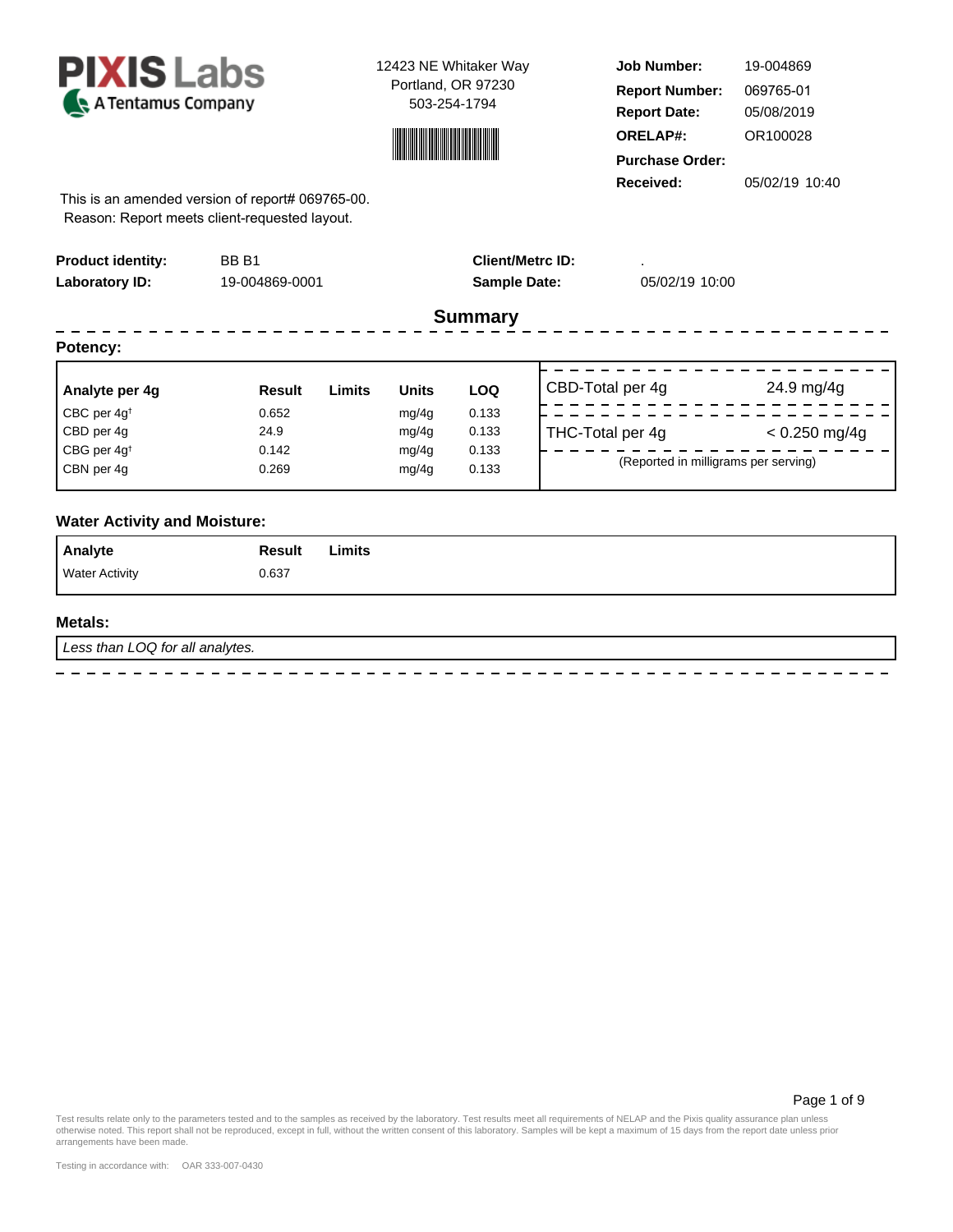



**Job Number: Report Date: ORELAP#:** 05/08/2019 OR100028 **Received:** 05/02/19 10:40 **Purchase Order:** 19-004869 **Report Number: 069765-01** 

| Customer:                | NW Natural Goods |  |  |  |
|--------------------------|------------------|--|--|--|
| <b>Product identity:</b> | BB B1            |  |  |  |
| <b>Client/Metrc ID:</b>  |                  |  |  |  |
| <b>Sample Date:</b>      | 05/02/19 10:00   |  |  |  |
| Laboratory ID:           | 19-004869-0001   |  |  |  |
| <b>Relinguished by:</b>  | Max Krueger      |  |  |  |
| Temp:                    | 19.9 °C          |  |  |  |
| <b>Weight Received:</b>  | 4 g              |  |  |  |
| Serving Size #1:         | 4 a              |  |  |  |

# **Sample Results**

| Potency per 4g                     |         | Batch: 1903935         |            |          |                   |              |
|------------------------------------|---------|------------------------|------------|----------|-------------------|--------------|
| Analyte                            | Result  | Limits<br><b>Units</b> | <b>LOQ</b> | Analyze  | <b>Method</b>     | <b>Notes</b> |
| CBC per $4g^{\dagger}$             | 0.652   | mg/4g                  | 0.133      | 05/06/19 | J AOAC 2015 V98-6 |              |
| CBC-A per $4g^{\dagger}$           | $<$ LOQ | mg/4g                  | 0.133      | 05/06/19 | J AOAC 2015 V98-6 |              |
| CBC-Total per $4g^{\dagger}$       | 0.652   | mg/4g                  | 0.250      | 05/06/19 | J AOAC 2015 V98-6 |              |
| CBD per 4g                         | 24.9    | mg/4g                  | 0.133      | 05/06/19 | J AOAC 2015 V98-6 |              |
| CBD-A per 4g                       | $<$ LOQ | mg/4g                  | 0.133      | 05/06/19 | J AOAC 2015 V98-6 |              |
| CBD-Total per 4g                   | 24.9    | mg/4g                  | 0.250      | 05/06/19 | J AOAC 2015 V98-6 |              |
| CBDV per 4g <sup>t</sup>           | $<$ LOQ | mg/4g                  | 0.133      | 05/06/19 | J AOAC 2015 V98-6 |              |
| CBDV-A per 4g <sup>t</sup>         | $<$ LOQ | mg/4g                  | 0.133      | 05/06/19 | J AOAC 2015 V98-6 |              |
| CBDV-Total per 4g <sup>t</sup>     | $<$ LOQ | mg/4g                  | 0.249      | 05/06/19 | J AOAC 2015 V98-6 |              |
| CBG per 4g <sup>t</sup>            | 0.142   | mg/4g                  | 0.133      | 05/06/19 | J AOAC 2015 V98-6 |              |
| CBG-A per 4g <sup>t</sup>          | $<$ LOQ | mg/4g                  | 0.133      | 05/06/19 | J AOAC 2015 V98-6 |              |
| CBG-Total per $4g^{\dagger}$       | $<$ LOQ | mg/4g                  | 0.250      | 05/06/19 | J AOAC 2015 V98-6 |              |
| CBL per 4g <sup>t</sup>            | $<$ LOQ | mg/4g                  | 0.133      | 05/06/19 | J AOAC 2015 V98-6 |              |
| CBN per 4g                         | 0.269   | mg/4g                  | 0.133      | 05/06/19 | J AOAC 2015 V98-6 |              |
| $\Delta$ 8-THC per 4g <sup>+</sup> | $<$ LOQ | mg/4g                  | 0.133      | 05/06/19 | J AOAC 2015 V98-6 |              |
| $\Delta$ 9-THC per 4q              | $<$ LOQ | mg/4g                  | 0.133      | 05/06/19 | J AOAC 2015 V98-6 |              |
| THC-A per 4g                       | $<$ LOQ | mg/4g                  | 0.133      | 05/06/19 | J AOAC 2015 V98-6 |              |
| THC-Total per 4g                   | $<$ LOQ | mg/4g                  | 0.250      | 05/06/19 | J AOAC 2015 V98-6 |              |
| THCV per 4g <sup>t</sup>           | $<$ LOQ | mg/4g                  | 0.133      | 05/06/19 | J AOAC 2015 V98-6 |              |
| THCV-A per 4g <sup>t</sup>         | $<$ LOQ | mg/4g                  | 0.133      | 05/06/19 | J AOAC 2015 V98-6 |              |
| THCV-Total per 4g <sup>t</sup>     | $<$ LOQ | mg/4g                  | 0.249      | 05/06/19 | J AOAC 2015 V98-6 |              |

| Analyte<br>Units<br>LOQ<br>Batch<br>Result<br><b>Notes</b><br>Method<br>Limits<br>Analvze |  |
|-------------------------------------------------------------------------------------------|--|
|                                                                                           |  |
| AOAC 978.18<br>0.0300 1903877<br>05/02/19<br><b>Water Activity</b><br>0.637<br>aw         |  |

Page 2 of 9

Test results relate only to the parameters tested and to the samples as received by the laboratory. Test results meet all requirements of NELAP and the Pixis quality assurance plan unless<br>otherwise noted. This report shall arrangements have been made.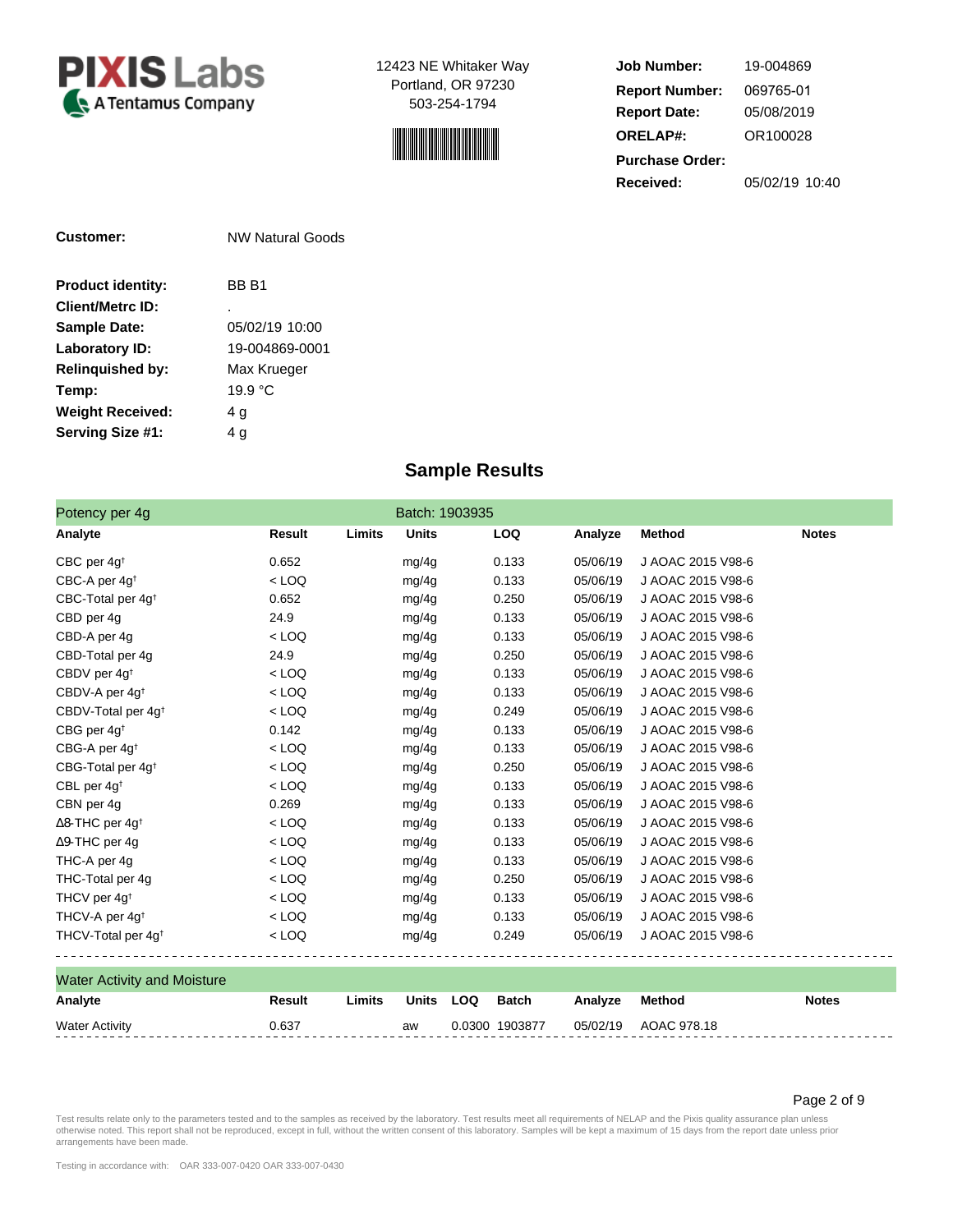

$$
\mathcal{L}^{\text{max}}_{\text{max}}
$$

| <b>Job Number:</b>     | 19-004869      |
|------------------------|----------------|
| <b>Report Number:</b>  | 069765-01      |
| <b>Report Date:</b>    | 05/08/2019     |
| <b>ORELAP#:</b>        | OR100028       |
| <b>Purchase Order:</b> |                |
| Received:              | 05/02/19 10:40 |

| <b>Metals</b> |         |        |              |     |                |          |              |              |
|---------------|---------|--------|--------------|-----|----------------|----------|--------------|--------------|
| Analyte       | Result  | Limits | <b>Units</b> | LOQ | Batch          | Analyze  | Method       | <b>Notes</b> |
| Arsenic       | $<$ LOQ |        | mg/kg        |     | 0.0484 1903996 | 05/07/19 | AOAC 2013.06 | Χ            |
| Cadmium       | $<$ LOQ |        | mg/kg        |     | 0.0484 1903996 | 05/07/19 | AOAC 2013.06 | X            |
| Lead          | $<$ LOQ |        | mg/kg        |     | 0.0484 1903996 | 05/07/19 | AOAC 2013.06 | X            |
| Mercury       | $<$ LOQ |        | mg/kg        |     | 0.0242 1903996 | 05/07/19 | AOAC 2013.06 | Χ            |

This report represents the sample submitted by the client and was not sampled by the lab for batch testing.

Page 3 of 9